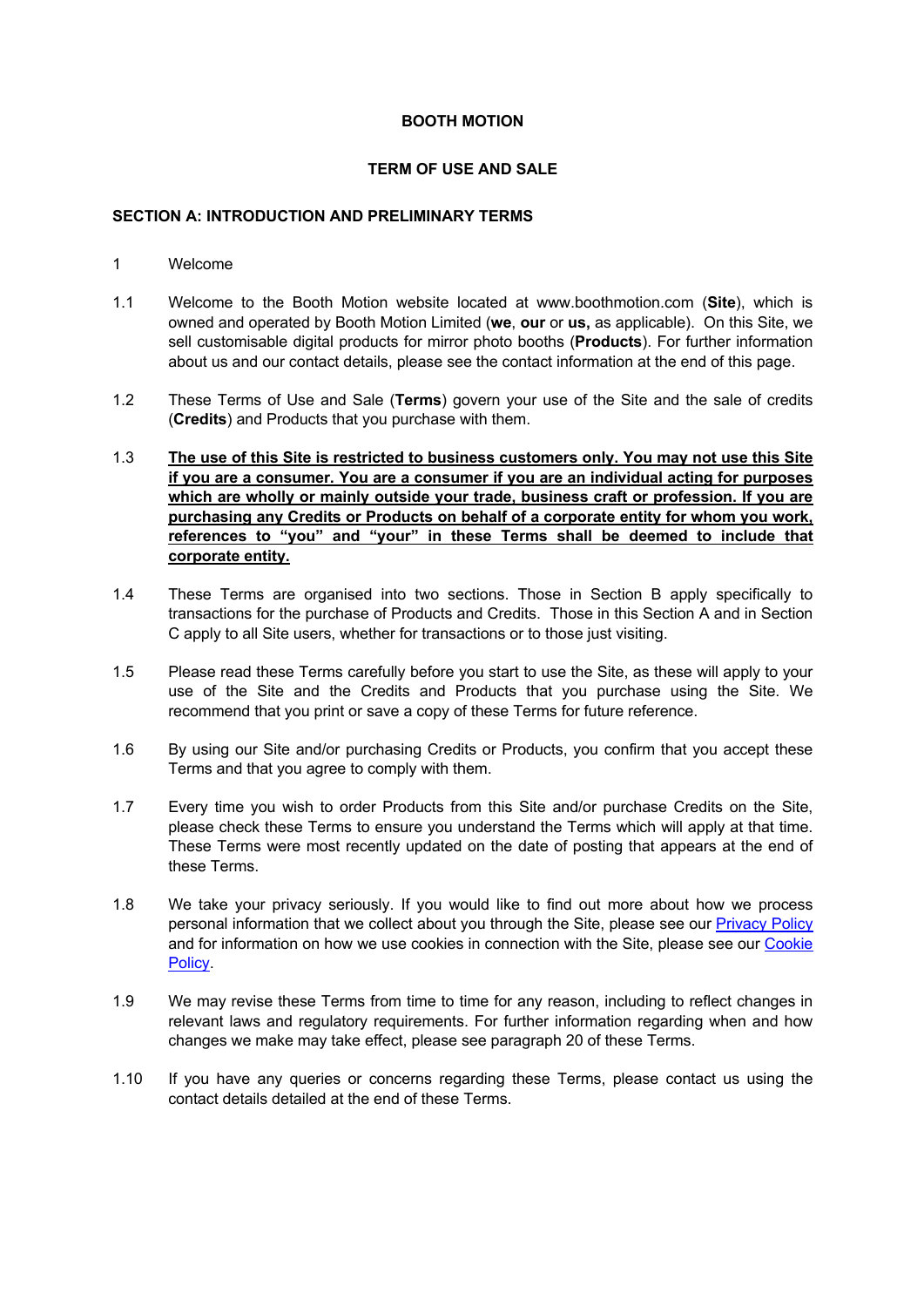- 2 Accessing and using the Site
- 2.1 If you wish to purchase Credits or Products on the Site, you must be 18 years old or older and a business customer acting in wholly or mainly in connection with your trade, business craft or profession. You will also need to sign up and create an account.
- 2.2 We try to make the Site available at all times, but, of course, due to the inherent nature of online and internet based services, we cannot guarantee this.
- 3 Account registration and information you provide to us
- 3.1 You can sign up and create your account on the Sign Up page**.**
- 3.2 You must make sure that all the information you provide when you register with the Site is true, accurate, current and complete. You must ensure that any information or material you provide to us on the Site:
	- 3.2.1 does not contain unlawful content or content that infringes another person's rights nor contains any viruses or other harmful programming routines; nor
	- 3.2.2 will cause either you or us to breach applicable laws including data protection laws.
- 3.3 If you change any of your registration details (e.g. email address, business address, etc.), you must update your account.
- 3.4 To help us maintain the security of the Site, you must keep your registration details confidential. If you become aware of any misuse or unauthorised use of your registration details, then you must inform us immediately by sending us an email at hello@boothmotion.com
- 3.5 If you have breached, or we have justifiable reason to believe that you have breached, or will breach, these Terms, we may terminate or suspend your registration and/or access to the Site. If we suspend or terminate your access under account, and you try to access the Site via another account, we may suspend or terminate your access to that other account too.
- 3.6 You can close your account at any time as long as you do not have any outstanding orders. Please see paragraph 7.9 regarding the effect of closing your account on any unexpired Credits.
- 3.7 We reserve the right to delete your account and any personal data, or other information associated with your use of the Site if there is no activity on your account for more than 36 consecutive months.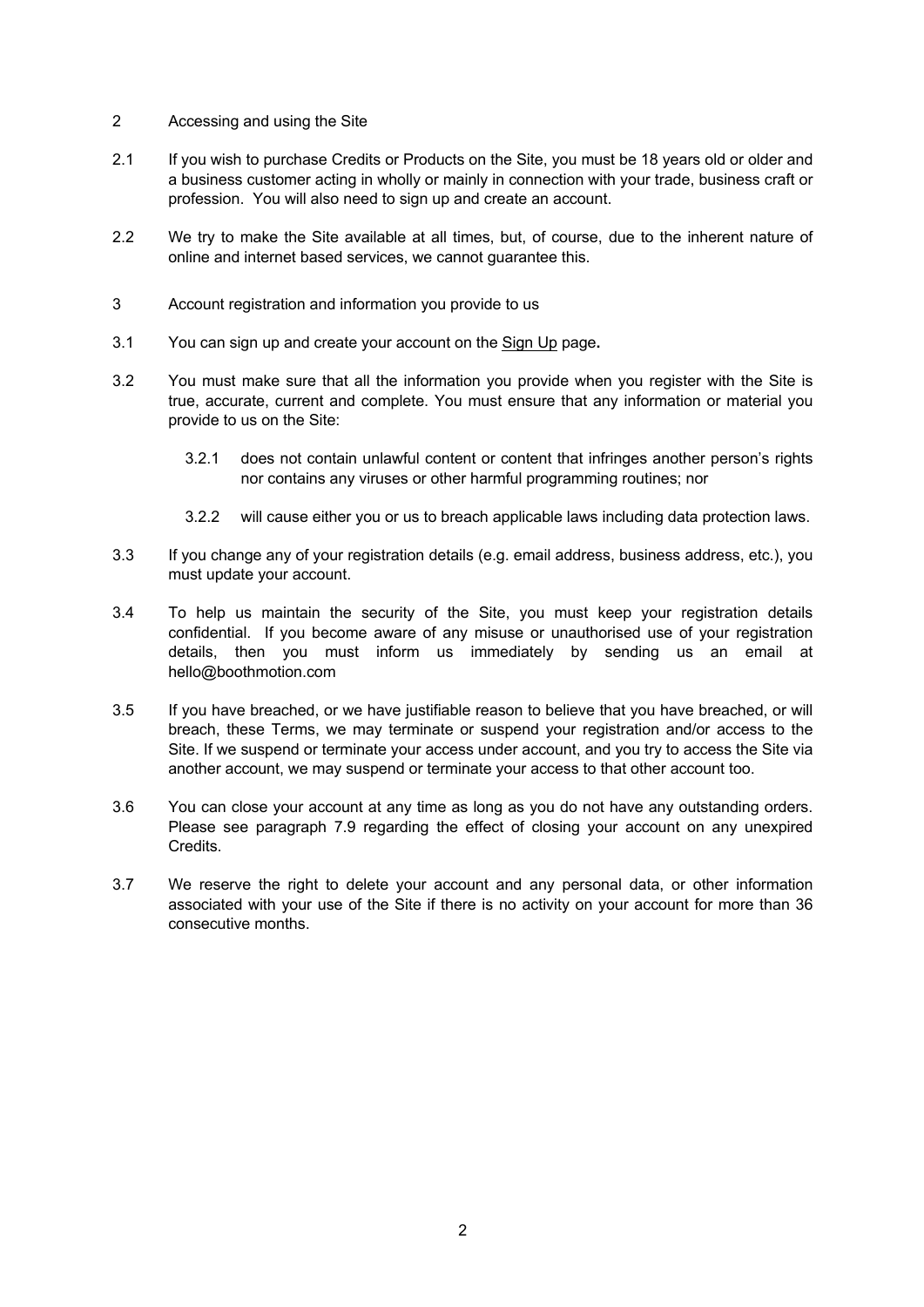## **SECTION B: SALE OF CREDITS AND PRODUCTS**

- 4 Availability of Products and Samples
- 4.1 We make the Products available as downloads for purchase via the Site. Please see paragraph 6.1 below for step-by-step instructions on how to place an order with us.
- 4.2 Before making a purchase, we permit you to customise and download a sample version of a Product without charge (**Samples**) for testing purposes only.
- 4.3 Please refer to the Product pages for details about the formats in which we make our Products available and the operating environment necessary for your use and enjoyment of our Products. Please note that we may modify the formats in which we make our Products available and our description of them from time to time, so you should always check these before making any purchase, and retain a copy for your records.
- 4.4 We may make changes to or discontinue any Products available on this Site at any time and without notice.
- 4.5 You confirm that you have authority to bind any business on whose behalf you use the Site to purchase Products.
- 4.6 Products you have purchased will remain available for you to download for a minimum period of one year from the date you place your order. We reserve the right to remove your purchased Products from the downloads section of your account at any time after the expiry of that period, in which case the Products will no longer be available for you to download.
- 5 Placing an order
- 5.1 To place an order on the Site you must:
	- 5.1.1 create an account on the Site and sign into that account, providing your full name, business name and address, email address and other requested information; and
	- 5.1.2 ensure your account has a sufficient number of Credits available for the intended purchases in your order.
- 5.2 Some of our products permit a 'Photo upload' or 'Logo upload' feature in order for the product to function properly. The copyright of any uploaded content remains with the original copyright holder and by using these features you confirm that you either own the copyright or have permission from the copyright holder to use any content you upload for the purposes of Photo Booth animation creation. We will NOT be held responsible for ANY breach of copyright in images you upload to our system. You agree that any costs incurred by us in the claim of a copyright infringement due to images you have uploaded will be payable in full by you.
- 6 Making a Contract of sale between you and us
- 6.1 Your order is an offer to buy from us. When you are placing an order, the following steps have to take place before a contract for the sale of Credits of Products (**Contract**) is made between us in relation to your order:
	- 6.1.1 after choosing the number of Credits or the Products (as applicable) that you wish to purchase and signing into your account, you place your order by pressing the 'Pay' button at the end of the check-out process. Before placing your order, the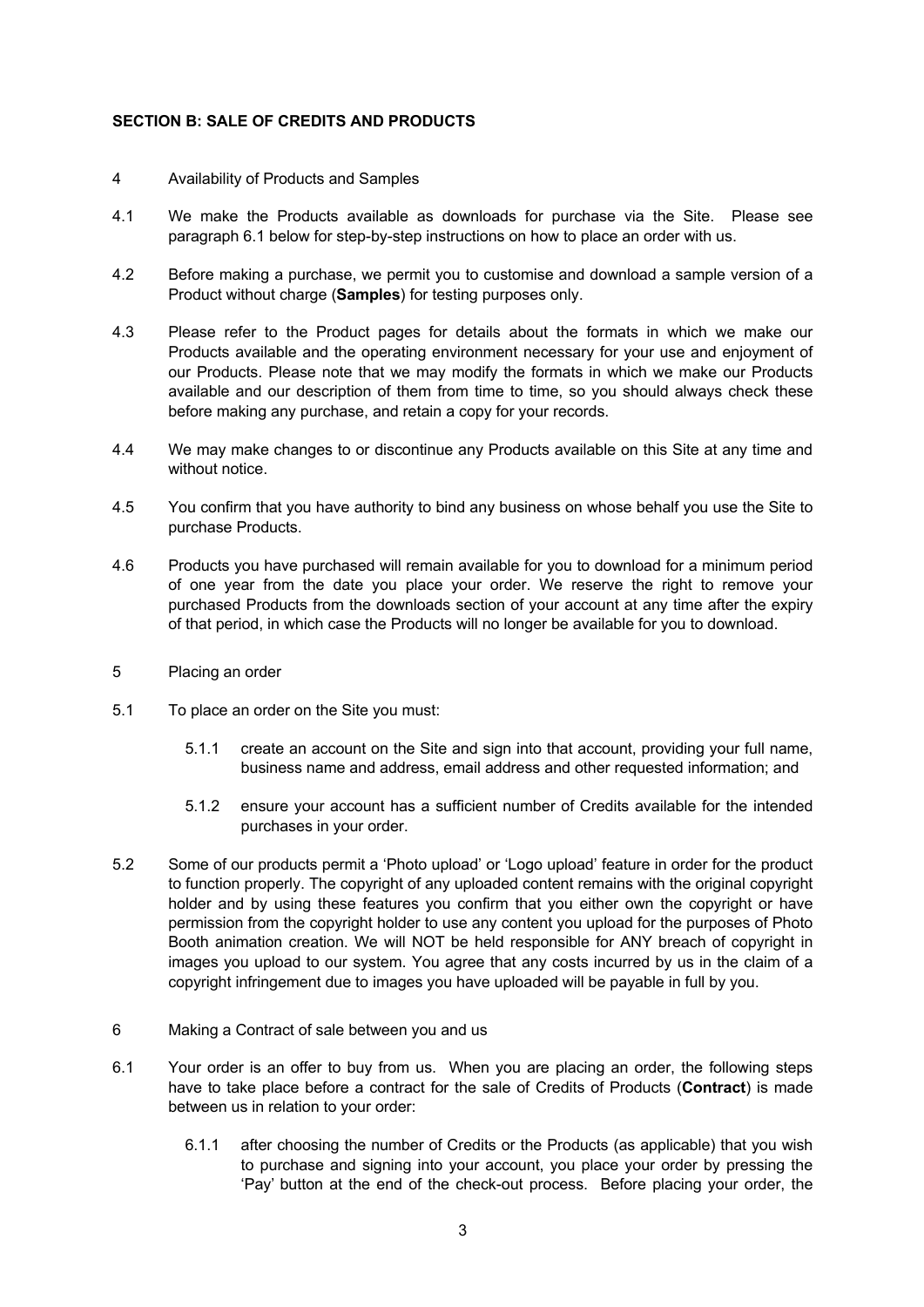check-out process will give you the opportunity to review and, if necessary, to change your order. You will also be asked to click to confirm that you accept our Terms;

- 6.1.2 you will see an on-screen acknowledgement that your order has been placed;
- 6.1.3 we accept your order and a Contract for the sale of the Credits or Products is made between us at the time we make them available within your account. Accordingly, nothing that we say or do will amount to any acceptance of your offer until we actually make your purchases available to you in your account, at which point a Contract will be made between you and us unless, prior to making those purchases available, we have notified you that we do not accept your order. We keep a record of the orders that you place with us in the 'My Account' area, which you can view by logging-in to your account.
- 7 Prices and payment
- 7.1 The prices for Credits are set out on the relevant pages of the Site and are inclusive of any applicable VAT unless stated otherwise.
- 7.2 All payments are non-refundable (whether in whole or in part). Credits will be valid for use for 24 months from the date of purchase after which they will expire and cannot be reinstated.
- 7.3 We accept payment for Products via the Site in Credits, by Debit or Credit card, or by Paypal. The number of Credits that are required to purchase each Product is quoted on the Site.
- 7.4 You will find the total number Credits required to place your order for Products presented to you on the page that shows the Products that you have selected to buy as part of the checkout process.
- 7.5 If we are unable to provide a Product for download, we will let you know. If we have already deducted the Credits from your account, we will reimburse you in the form of Credits for those Credits you have used to purchase the Products we are unable to supply.
- 7.6 The payment methods for purchases of Credits will be set out on the Site. When placing an order for Credits, you confirm that you have authority to use the payment method to pay for those Credits.
- 7.7 We take payment from you once we have processed your payment details. If we are unable to apply the Credits purchased to your account, we will let you know.
- 7.8 You acknowledge and agree that:
	- 7.8.1 Credits are non-transferable, cannot be offered for re-sale and have no cash value;
	- 7.8.2 if you close your account you will lose any and all Credits in your account;
	- 7.8.3 we may (at our sole discretion) make changes to the price of Products on the Site which may alter the value and purchasing power of the Credits in your account; and
	- 7.8.4 we reserve the right to offer Products on the Site from time-to-time which you cannot use Credits to purchase.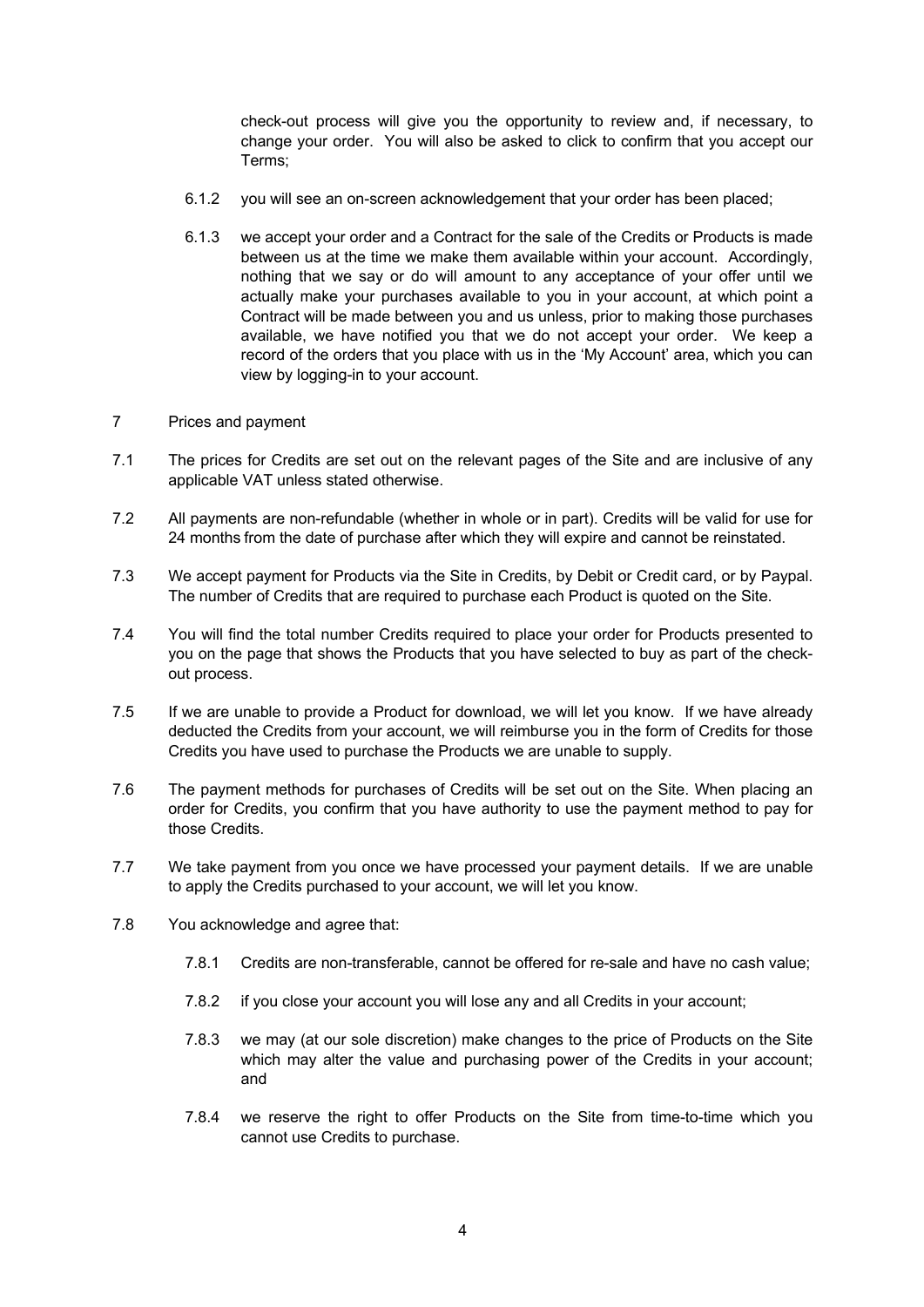- 8 Defective and replacement Products
- 8.1 If you receive a corrupted copy, incorrect file format version or incomplete copy of your Product, please contact us. You will need to quote your order number and the details of the Products ordered with which you are experiencing issues, so please have these to hand.
- 9 Use and limitation of use of Products
- 9.1 You may only use the Products in connection with mirror photo booths that you use or supply at events.
- 9.2 You may not and may not permit others to do any of the following in relation to any Product:
	- 9.2.1 sell, resell, rent, distribute, translate, modify, adapt, reverse engineer, decompile or disassemble, or create any derivative works of, or create extracts from, the Product; or
	- 9.2.2 remove or in any way amend or tamper with any copyright or trade mark notice or other identifier contained in the Product.
- 9.3 Please be aware that if you use any of the Products in a way other than is specifically permitted under these Terms, you may be infringing copyright or other rights and therefore may be exposed to civil and/or criminal legal action.
- 10 Our liability
- 10.1 Nothing in these Terms limits or excludes our liability in connection with any Contract for:
	- 10.1.1 death or personal injury caused by our negligence; or
	- 10.1.2 fraud or fraudulent misrepresentation.
- 10.2 Subject to paragraph 10.1, we will under no circumstances whatever be liable to you, whether in contract, tort (including negligence), breach of statutory duty, or otherwise, arising under or in connection with any Contract for:
	- 10.2.1 any loss of profits, sales, business or revenue, whether direct or indirect;
	- 10.2.2 loss or corruption of data, information or software;
	- 10.2.3 loss of business opportunity;
	- 10.2.4 loss of anticipated savings;
	- 10.2.5 loss of goodwill; or
	- 10.2.6 any indirect, consequential loss, special or exemplary damages.
- 10.3 Subject to paragraph 10.1 and paragraph 10.2, our total liability to you in respect of all other losses arising under or in connection with any Contract, whether in contract, tort (including negligence), breach of statutory duty, or otherwise, shall in no circumstances exceed £100.
- 10.4 Except as expressly stated in these Terms, we do not give any representations, warranties or undertakings in relation to the Products. Any representation, condition or warranty which might be implied or incorporated into these Terms by statute, common law or otherwise is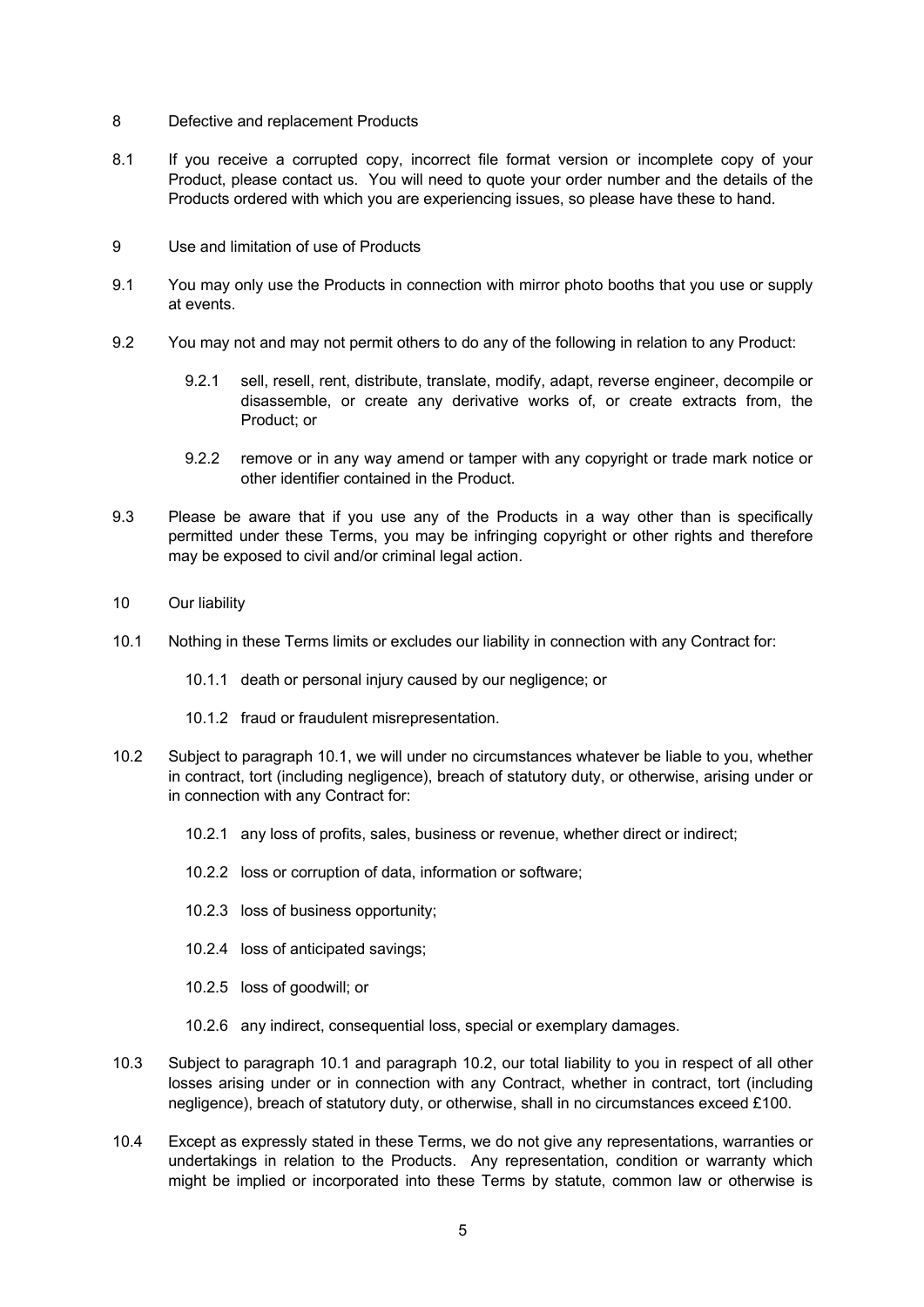excluded to the fullest extent permitted by law. In particular, we will not be responsible for ensuring that the Products are suitable for your purposes.

10.5 Our liability to you under these Terms (other than in connection with a Contract) is set out in paragraph 11.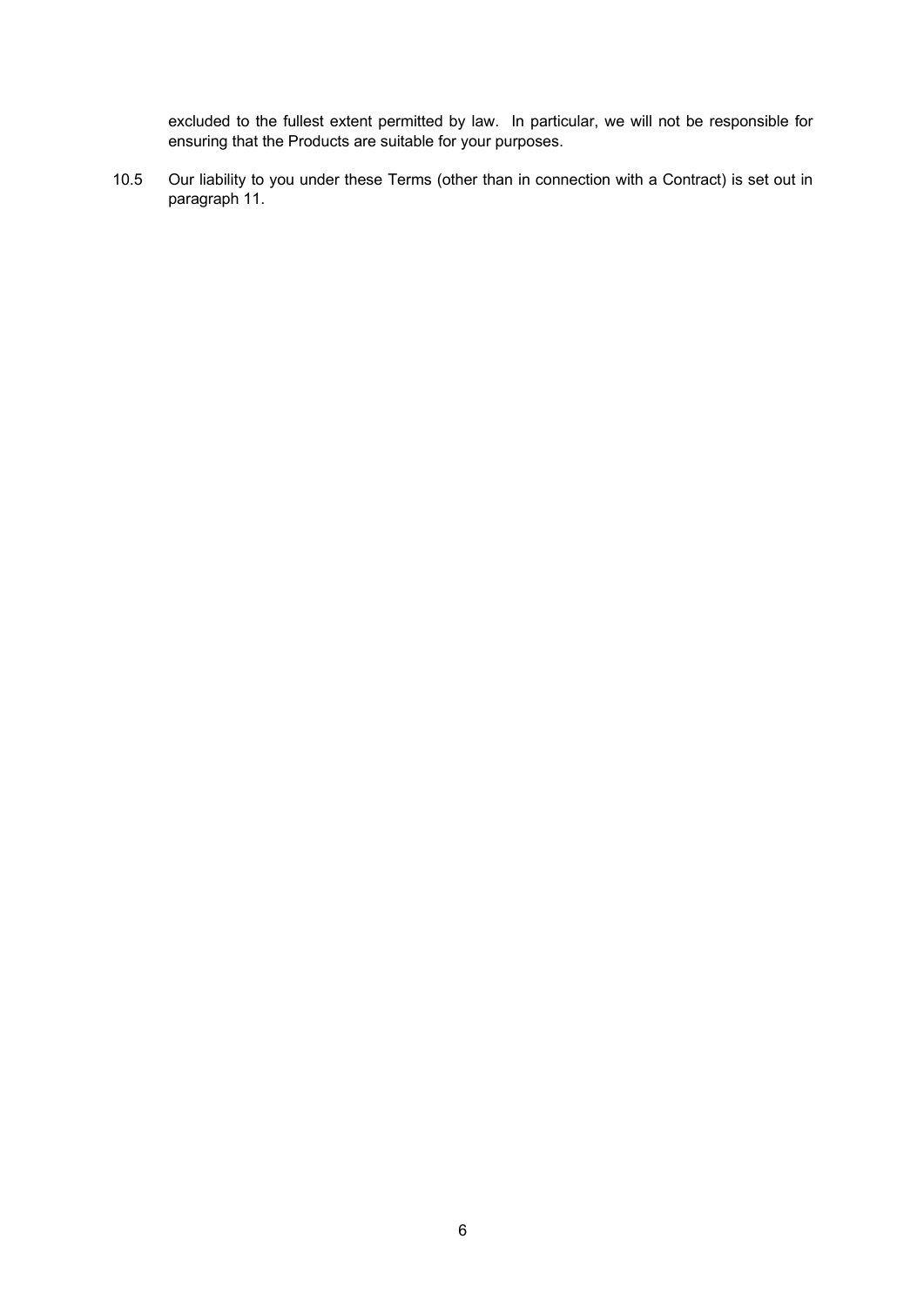### **SECTION C: GENERAL PROVISIONS**

#### **11 Promises, liability and disclaimer**

- 11.1 The Site is provided on an "as is" and "as available" basis. To the fullest extent permissible under applicable law, we disclaim any and all promises, warranties, conditions, or representations relating to Products, the Site and its content, whether express, implied, oral or written. In particular:
	- 11.1.1 we do not make any promises as to the truth, accuracy, integrity, quality or completeness of the Products, content or information that appears on the Site and you should not rely on it being accurate, truthful or complete; and
	- 11.1.2 by using the Site you acknowledge and accept the inherent risks, characteristics and limitations of the internet, particularly in terms of technical performance of the Site, and the risks inherent in all third party links, connections and transfers via the internet.
- 11.2 By using the Site you acknowledge and accept the inherent risks, characteristics and limitations of the Internet, particularly in terms of technical performance of the Site, response times to view, verify or transfer information; and the risks inherent in all third party links, connections and transfers via the Internet. Accordingly we do not make any promises about the availability or accessibility of the Site or promise that your access to the Site and the content and Products on it will be delivered uninterrupted, in a timely manner or error-free.
- 11.3 We make no promises in respect of any harm that may be caused by the transmission of a computer virus, worm, time bomb, Trojan horse, cancelbot, logic bomb or any other form of programming routine designed to damage, destroy or otherwise impair a computer's functionality or operation including transmission arising from your download of any content, software you use to download the content, the Site, the Products or the servers that make it available. In this respect you agree that it is your responsibility to install suitable anti-virus and security software on your computer hardware and other devices to protect against any such bugs, viruses or other such harmful programming routines. Any content and/or Products downloaded or otherwise obtained through the use of the Site is done at your own risk and you will be solely responsible for any damage to your computer system or loss of data that results from the download of any such content and/or Products.
- 11.4 We will not be responsible or liable to any visitors browsing the pages of this Site for:
	- 11.4.1 any form of indirect, consequential or special loss; or
	- 11.4.2 any financial loss or loss of data, opportunity, goodwill or reputation, in each case whether such loss is direct or indirect.
- 11.5 There are certain liabilities which we cannot exclude by law and nothing in these Terms or any Contract made under them excludes or limits our liability for the following:
	- 11.5.1 for death or personal injury caused by our negligence;
	- 11.5.2 fraud or fraudulent misrepresentation; or
	- 11.5.3 any other matter for which it would be illegal or unlawful for us to exclude or attempt to exclude its liability.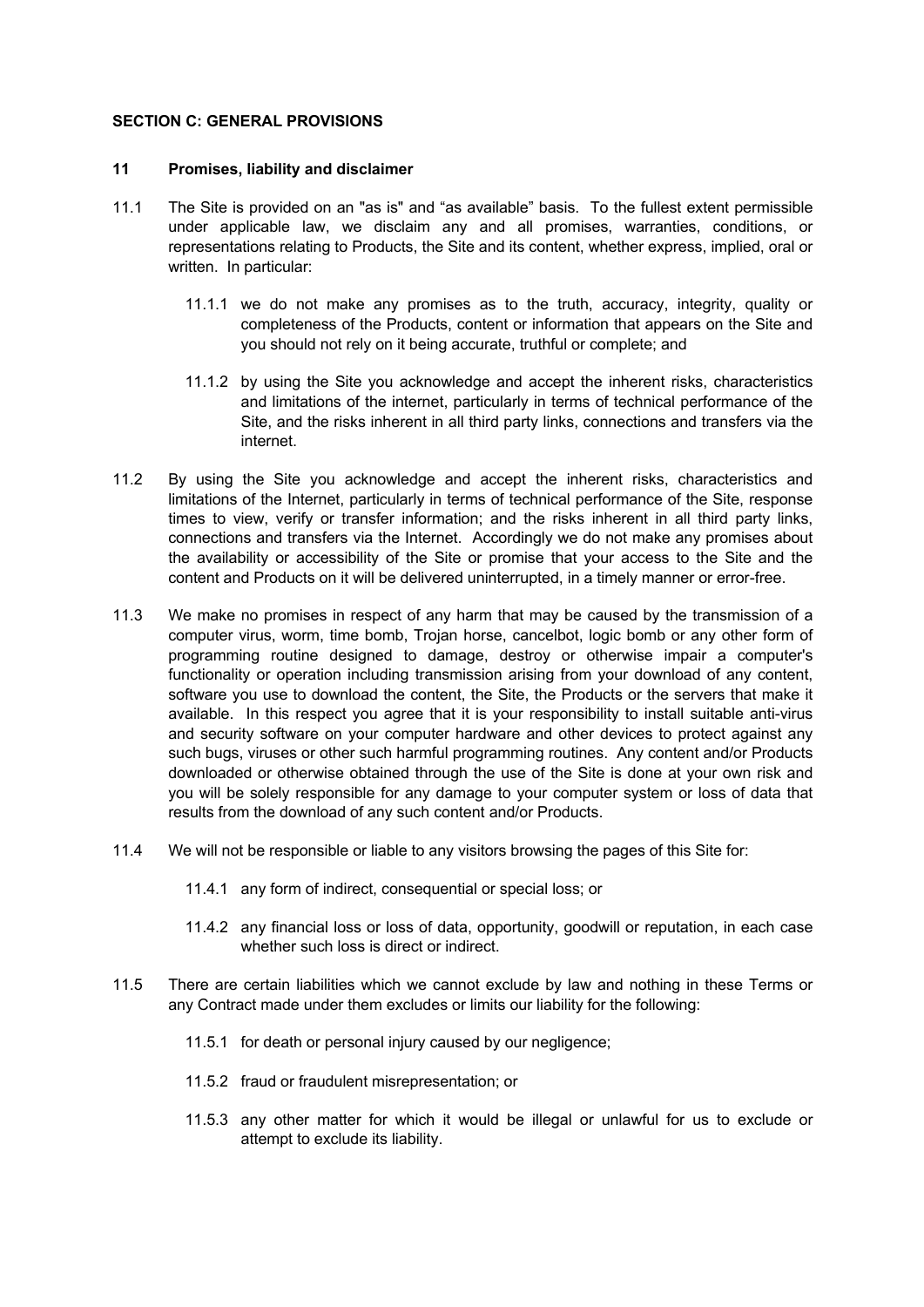- 11.6 If we are found to be liable, our total liability in respect of all claims made against us in connection with these Terms (other than those mentioned in paragraph 11.5) is as follows:
	- 11.6.1 to the extent that such claims relate to any Contract between us our maximum liability shall be limited to the amount you have paid for the Credits relating to that Contract; and
	- 11.6.2 in relation to any claims not mentioned above in this paragraph 11.6, our liability shall be limited to £100 in aggregate.

#### **12 Your obligation to indemnify us**

- 12.1 You agree only to use the Site in accordance with these Terms. You agree that you will indemnify and keep indemnified us and our employees, officers, agents and suppliers in full and hold us and them harmless for any damages, losses, costs, fines, penalties, awards and expenses, including reasonable legal fees we incur that arise out of any breach by you of these Terms (including any actions you take which disrupt access to and/or the functioning of the Site and infringement of our intellectual property rights in the Products) or any liability we incur as a result of the use of the Site by you and any other person that uses your account as a result of your negligence.
- 13 Our content
- 13.1 All of the content and Products (and all copyright, trade mark and other intellectual property rights in such content and Products) on the Site are owned by and shall at all times remain vested in us or our licensors and are protected by UK and international copyright and other intellectual property laws.
- 13.2 All references in these Terms to 'content' includes any information or other material found on or via the Site, including without limitation, Samples, the text, databases, graphics, videos, software and all other features found on or via the Site.
- 13.3 You may view the Site's pages and content online and may print a copy of these Terms and store such Terms in electronic form on your computer for your business records, provided you keep intact all and any copyright and proprietary notices. You may also use Samples in accordance with paragraph 4.2 of these Terms. You may not otherwise reproduce, modify, copy or distribute or use any of the content on the Site, including any Products that you purchase from us, other than as expressly permitted under these Terms without our prior written consent.
- 13.4 You are not in any circumstances permitted to:
	- 13.4.1 make any commercial use of any content on this Site other than Products and Samples;
	- 13.4.2 duplicate, copy or re-sell any all or part of the Site in contravention of the provisions of our Terms;
	- 13.4.3 adapt, vary, edit, modify, translate or transpose, in part or in whole, any of the content on the Site;
	- 13.4.4 scrape, harvest, mine, retrieve, meter or otherwise gather by electronic means any data or other content from the Site whether through the use of bots, crawlers, robots, spiders, automatic devices, programs or otherwise;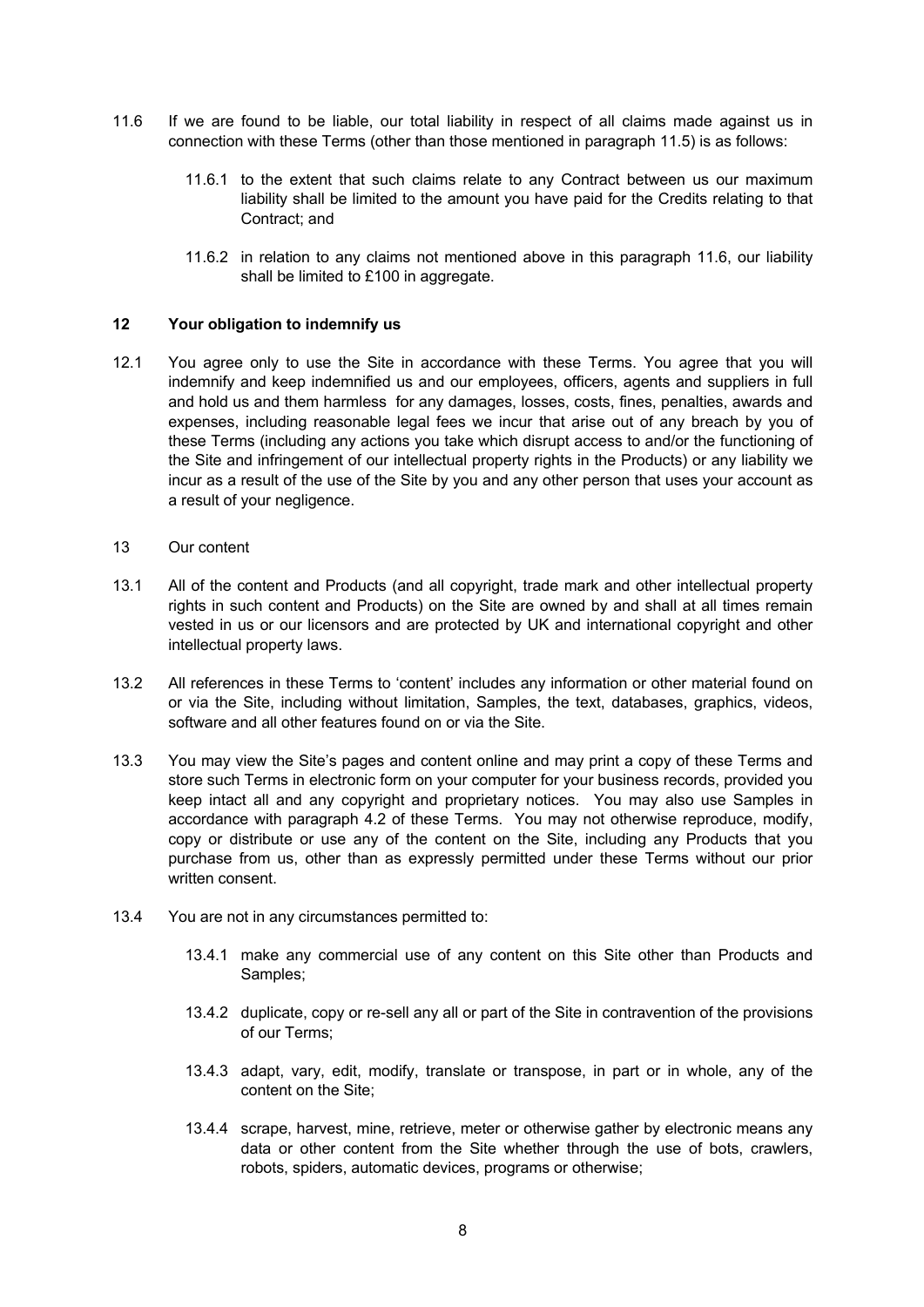- 13.4.5 use the content to compile a database of, or re-create the whole or substantial part of the content by making repeated and systematic copies of insubstantial parts of, any of the content;
- 13.4.6 alter, modify or circumvent or attempt to circumvent, any copy protection and/or digital rights management measures within the Site or its content, including any watermarks;
- 13.4.7 interfere with or disrupt the Site or servers or networks connected to the Site, or disobey any requirements, procedures, policies or regulations of networks connected to the Site; or
- 13.4.8 remove, obscure or otherwise tamper with any copyright and proprietary notices that relate to or are contained within the content.
- 13.5 The trade marks appearing on the Site are owned by us or our licensors. No permission is given in respect of the use of any of these marks or brands, and any such use may constitute an infringement of the holder's rights.
- 14 General prohibitions on access and use of this Site
- 14.1 You may use the Site only for lawful purposes. You may not use the Site:
	- 14.1.1 in any way that breaches any applicable local, national or international law or regulation;
	- 14.1.2 in any way that is unlawful or fraudulent, or has any unlawful or fraudulent purpose or effect;
	- 14.1.3 for the purpose of harming or attempting to harm minors in any way; or
	- 14.1.4 to knowingly transmit, send or upload any data or other material that contains viruses, Trojan horses, worms, time-bombs, keystroke loggers, spyware, adware or any other harmful programs or similar computer code designed to adversely affect the operation of any computer software or hardware.
- 15 Third party software
- 15.1 You acknowledge that you may need to obtain and/or activate certain software in order to use certain content provided on the Site and to use the Products that we make available for purchase on the Site.
- 15.2 In order to use such third party software or technology, you may have to accept the terms of a licence agreement with that third party. You acknowledge that we have no responsibility or control over such third party software.
- 16 Links
- 16.1 You acknowledge that the Site may include links to third party websites. We do not review these third-party websites nor have any control over them, and we are not responsible for the websites or their content or availability.
- 16.2 We do not therefore endorse, or make any representations about, them or any content found there or any results that may be obtained from using them.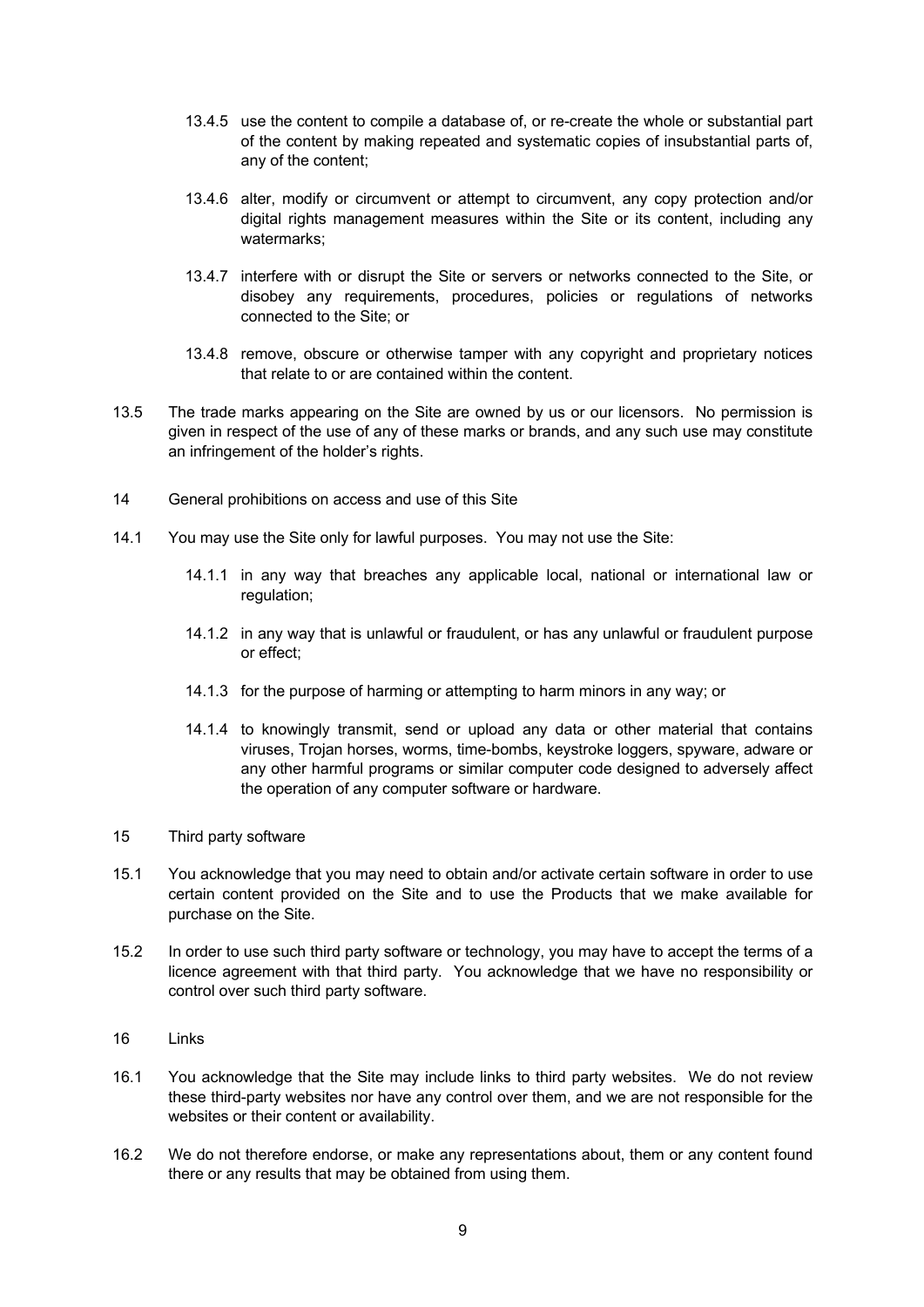- 16.3 If you decide to access any of these third party websites, you do so entirely at your own risk.
- 16.4 If you use a linked site, any personal information you give them will be dealt with in line with their privacy policy, not ours, so please ensure that you read their terms and conditions and privacy policy before you use their websites and provide any personal information.
- 16.5 You may link to pages on the Site, provided that:
	- 16.5.1 the Site is not loaded into frames on your website, unless we otherwise expressly agree; and
	- 16.5.2 your website or service does not misrepresent its relationship with us or present false information about us.
- 16.6 We reserve the right to withdraw linking permission at any time without prior notice.
- 17 General complaints, feedback and requests for further information

If you have complaints, please contact us via email or by post using the contact details at the bottom of these Terms.

- 18 Written communications
- 18.1 When using the Site, you accept that communication with us will be mainly electronic. We will contact you by email or provide you with information by posting notices on the Site. For contractual purposes, you agree to this electronic means of communication and you acknowledge that all contracts, notices, information and other communications that we provide to you electronically comply with any legal requirement that such communications be in writing.
- 19 General
- 19.1 If a court finds part of these Terms or any Contract illegal, the rest will continue in force. Each of the paragraphs of these Terms operates separately. If any court or relevant authority decides that any of them are unlawful, the remaining paragraphs will remain in full force and effect.
- 19.2 Entire agreement. Each Contract constitutes the entire agreement between you and us in relation to that Contract and supersedes and extinguishes all previous agreements, promises, assurances, warranties, representations and understandings between you and us, whether written or oral, relating to the subject matter of the relevant Contract. No terms and conditions (other than these Terms) endorsed upon or delivered with an order form, purchase order, confirmation of order or other document or contained in any document (whether or not any such document is referred to in the Contract) or any terms that you seek to impose or incorporate will form part of any Contract between you and us.
- 19.3 Events or circumstances beyond our reasonable control. If we are prevented or delayed from complying with our obligations under these Terms by anything you (or anyone acting on your behalf) does or fails to do or due to events or circumstances beyond our reasonable control, our inability or delay in performing our obligations will not be deemed to be in breach of our Contract. Examples of events and circumstances include fire, flood and other acts of God, strikes, trade disputes, lock outs, restrictions of imports or exports, riot, accident, disruption to energy supplies, loss of internet connection, default of subcontractors, server failure, civil commotion, acts of terrorism or war.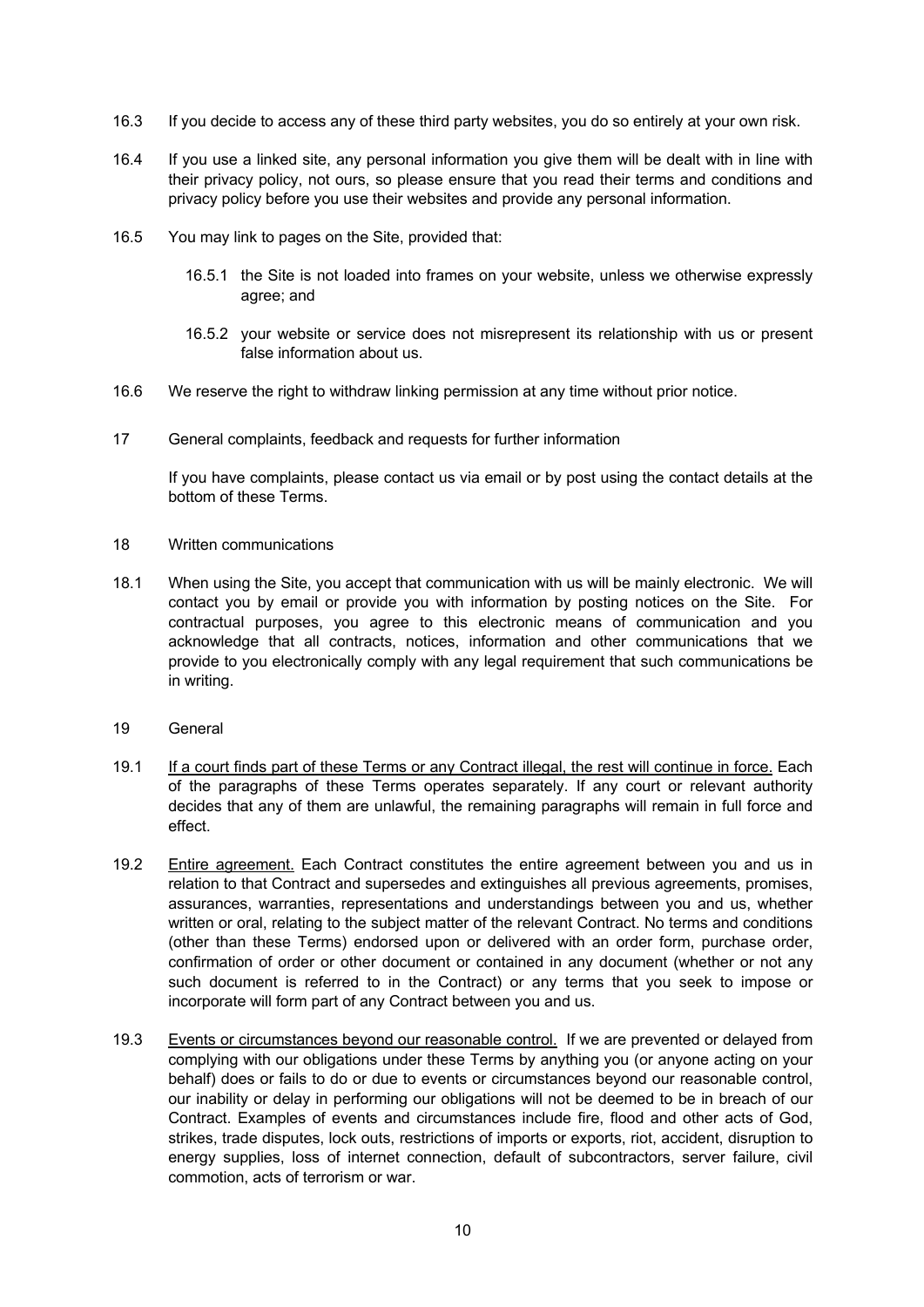- 19.4 No reliance. You agree that you shall have no remedies in respect of any statement, representation, assurance or warranty (whether made innocently or negligently) that is not set out in these Terms. You shall have no claim for innocent or negligent misrepresentation or negligent misstatement based on any statement in these Terms.
- 19.5 No partnership. Neither these Terms nor any Contract constitutes, establishes or implies any partnership, joint venture, agency, employment or fiduciary relationship between you and us
- 19.6 Waiver. If you breach these Terms and we choose to ignore your breach, we will still be entitled to use our rights and remedies at a later date or in any other situation where you breach the Terms again.
- 19.7 Exclusion of third party rights. These Terms do not create any right enforceable by any person who is not a party to a Contract made under them.
- 19.8 References to 'including' and other similar expressions. In these Terms, words that appear after the expression 'include', 'including', 'other', 'for example', 'such as' or 'in particular' (or any similar expression) will not limit the meaning of the words appearing before such expression.
- 19.9 We may transfer this Agreement to someone else. We may assign, novate or otherwise transfer our rights and obligations under these Terms and/or a Contract to another organisation. We will contact you to let you know if we plan to do this.
- 19.10 You need our consent to transfer your rights to someone else. You may only assign, novate or otherwise transfer your rights or your obligations under these terms to another person if we agree to this in writing.
- 19.11 Language. Any contract between us will be concluded in English.
- 19.12 Electronic Commerce (EC Directive) Regulations 2002 (ECRs). We and you agree that, as you are not a consumer, we are not required to comply with the requirements set out in regulations 9 or 11 of the ECRs.
- 19.13 Governing law and jurisdiction. These Terms and all Contracts and other agreements made under them (and any dispute or claim arising out of or in connection with them or their subject matter or formation) shall be governed by and construed in accordance with English law and you and we hereby submit to the exclusive jurisdiction of the English courts. Nothing in these Terms will prevent us from applying to the court of any jurisdiction for any injunctive or interim relief or such other provisional or protective measures as are available under the laws of that jurisdiction.
- 20 Changes to these Terms

We may make changes to these Terms from time to time for any reason, including to reflect changes in relevant laws and regulatory requirements. We will send you an email with the modified Terms or by posting a copy of them on the Site. Any changes will take effect 7 days after the date of our email or the date on which we post the modified terms on the Site, whichever is the earlier. If you continue to use the Site after that period has expired, it means that you accept any such changes. The modified Terms will not apply to any Contracts that we have already entered into with you before the date the modified Terms came into effect.